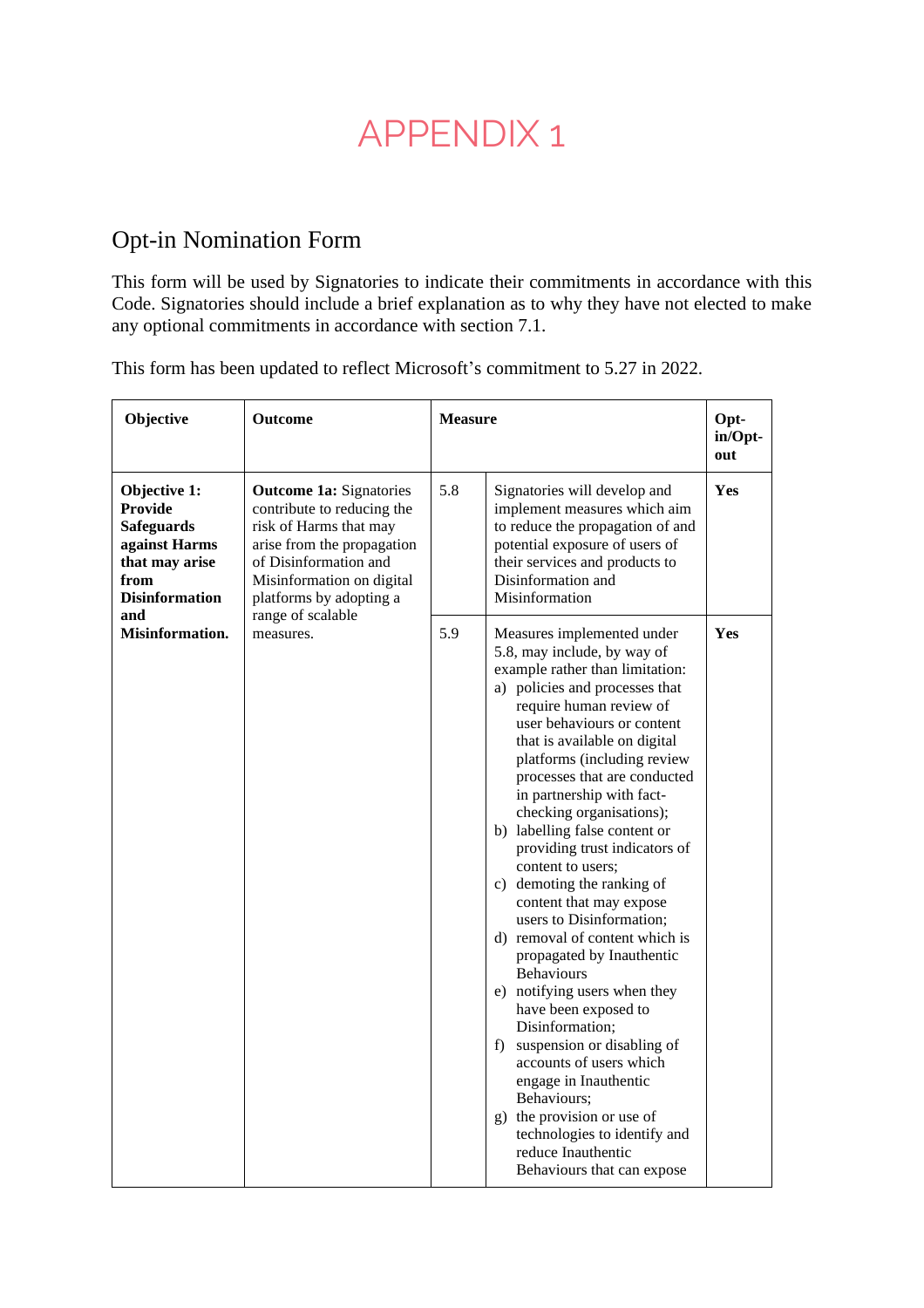|                                                                                                                                                                                                |      | users to Disinformation such<br>as algorithmic review of<br>content and/or user<br>accounts;<br>h) the provision or use of<br>technologies which assist<br>digital platforms or their<br>users to check authenticity<br>or accuracy or to identify the<br>provenance or source of<br>digital content<br>exposing meta data to users<br>$\left( \frac{1}{2} \right)$<br>about the source of content;<br>enforcing published editorial<br>i)<br>policies and content<br>standards;<br>k) prioritising credible and<br>trusted news sources that are<br>subject to a published<br>editorial code:<br>1) partnering and/or providing<br>funding for fact checkers to<br>review Digital Content; and<br>m) providing users with tools<br>that enable them to exclude<br>their access to certain types<br>of Digital Content. |            |
|------------------------------------------------------------------------------------------------------------------------------------------------------------------------------------------------|------|-------------------------------------------------------------------------------------------------------------------------------------------------------------------------------------------------------------------------------------------------------------------------------------------------------------------------------------------------------------------------------------------------------------------------------------------------------------------------------------------------------------------------------------------------------------------------------------------------------------------------------------------------------------------------------------------------------------------------------------------------------------------------------------------------------------------------|------------|
| <b>Outcome 1b: Users will</b><br>be informed about the<br>types of behaviours and<br>types of content that will<br>be prohibited and/or<br>managed by Signatories<br>under this Code.          | 5.10 | Signatories will implement and<br>publish policies and procedures<br>and any appropriate guidelines<br>or information relating to the<br>prohibition and/or management<br>of user behaviours that may<br>propagate Disinformation and<br>Misinformation via their<br>services or products.                                                                                                                                                                                                                                                                                                                                                                                                                                                                                                                              | Yes        |
| <b>Outcome 1c:</b> Users can<br>report content and<br>behaviours to Signatories<br>that violates their policies<br>under 5.10 through<br>publicly available and<br>accessible reporting tools. | 5.11 | Signatories will implement and<br>publish policies, procedures and<br>any appropriate guidelines or<br>information regarding the<br>reporting of the types of content<br>and behaviours that may<br>propagate Disinformation and<br>Misinformation via their<br>platforms.                                                                                                                                                                                                                                                                                                                                                                                                                                                                                                                                              | <b>Yes</b> |
|                                                                                                                                                                                                | 5.12 | In implementing the<br>commitment in 5.11 Signatories<br>recognise that the terms<br>Disinformation and<br>Misinformation may be<br>unfamiliar to users and thus<br>policies and procedures aimed<br>at achieving this outcome may<br>specify how users may report a                                                                                                                                                                                                                                                                                                                                                                                                                                                                                                                                                    | Yes        |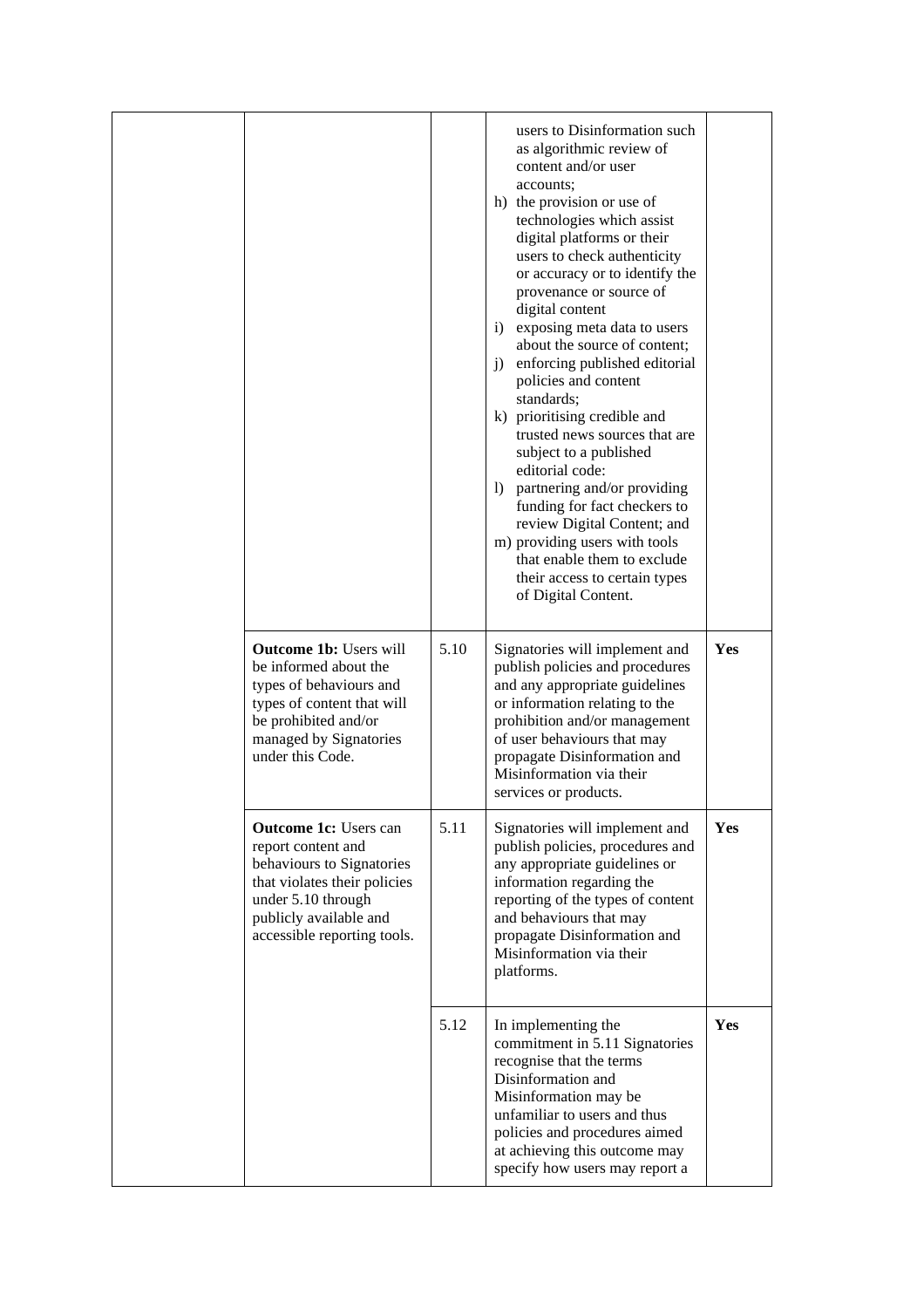|                                                                                                              |                                                                                                                                                       |      | range of impermissible content<br>and behaviours on Digital<br>platforms.                                                                                                                                                                                                                                                                                                                                                                                                                                                                                                                                                                                                                                                        |     |
|--------------------------------------------------------------------------------------------------------------|-------------------------------------------------------------------------------------------------------------------------------------------------------|------|----------------------------------------------------------------------------------------------------------------------------------------------------------------------------------------------------------------------------------------------------------------------------------------------------------------------------------------------------------------------------------------------------------------------------------------------------------------------------------------------------------------------------------------------------------------------------------------------------------------------------------------------------------------------------------------------------------------------------------|-----|
|                                                                                                              | <b>Outcome 1d: Users will</b><br>be able to access general<br>information about<br>Signatories' actions in<br>response to reports made<br>under 5.11. | 5.13 | Signatories will implement and<br>publish policies, procedures<br>and/or aggregated reports<br>(including summaries of reports<br>made under 5.11) regarding the<br>detection and removal of<br>content that violates platform<br>policies, including but not<br>necessarily limited to content on<br>their platforms that qualifies as<br>Misinformation and/or<br>Disinformation.                                                                                                                                                                                                                                                                                                                                              | Yes |
| Objective 2:<br><b>Disrupt</b><br>advertising and<br>monetisation<br>incentives for<br><b>Disinformation</b> | <b>Outcome 2: Advertising</b><br>and/or monetisation<br>incentives for<br><b>Disinformation are</b><br>reduced.                                       | 5.14 | Signatories will implement<br>policies and processes that aim<br>to disrupt advertising and/or<br>monetisation incentives for<br>Disinformation.                                                                                                                                                                                                                                                                                                                                                                                                                                                                                                                                                                                 | Yes |
|                                                                                                              |                                                                                                                                                       | 5.15 | Policies and processes required<br>under 5.14 may for example:<br>a) Promote and/or include the<br>use of brand safety and<br>verification tools;<br>b) Enable engagement with<br>third party verification<br>companies;<br>c) Assist and/or allow<br>advertisers to assess media<br>buying strategies and online<br>reputational risks;<br>d) Provide advertisers with<br>necessary access to client-<br>specific accounts to help<br>enable them to monitor the<br>placement of advertisements<br>and make choices regarding<br>where advertisements are<br>placed; and /or<br>e) E) restrict the availability of<br>advertising services and paid<br>placements on accounts and<br>websites that propagate<br>Disinformation. | Yes |
|                                                                                                              |                                                                                                                                                       | 5.16 | Signatories recognise that all<br>parties involved in the buying<br>and selling of online advertising<br>and the provision of advertising-<br>related services need to work<br>together to improve<br>transparency across the online<br>advertising ecosystem and<br>thereby to effectively scrutinise,<br>control and limit the placement                                                                                                                                                                                                                                                                                                                                                                                       | Yes |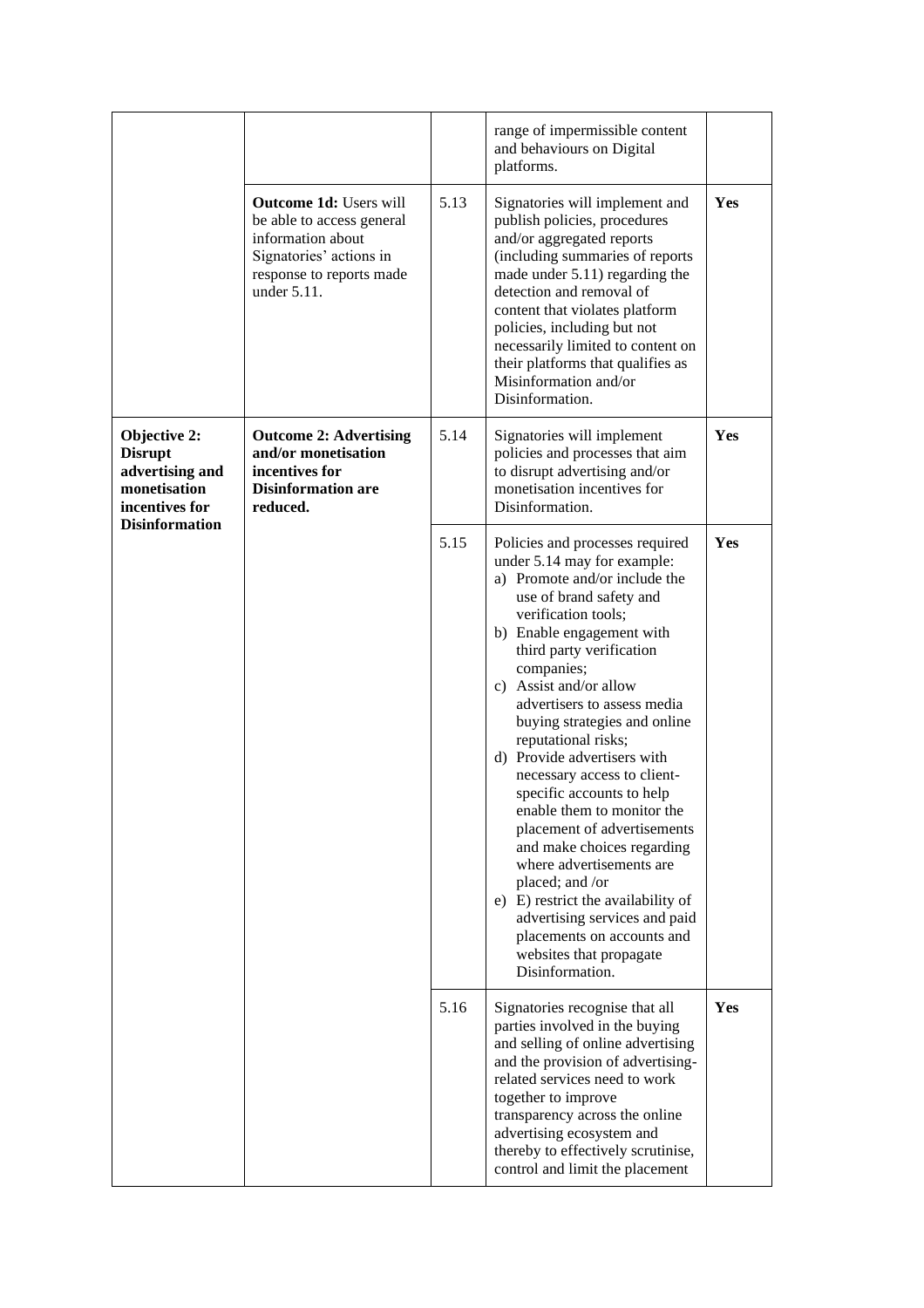|                                                                                                                                                |                                                                                                                                                                                                                        |      | of advertising on accounts and<br>websites that propagate<br>Disinformation.                                                                                                                                                                                                                                                                                                                                                                                                                                                                                                                                                                                                                  |            |
|------------------------------------------------------------------------------------------------------------------------------------------------|------------------------------------------------------------------------------------------------------------------------------------------------------------------------------------------------------------------------|------|-----------------------------------------------------------------------------------------------------------------------------------------------------------------------------------------------------------------------------------------------------------------------------------------------------------------------------------------------------------------------------------------------------------------------------------------------------------------------------------------------------------------------------------------------------------------------------------------------------------------------------------------------------------------------------------------------|------------|
| Objective 3:<br>Work to ensure<br>the security and<br>integrity of<br>services and<br>products<br>delivered by<br><b>Digital</b><br>platforms. | <b>Outcome 3:</b> The risk that<br>Inauthentic User<br>Behaviours undermine the<br>integrity and security of<br>services and products is<br>reduced.                                                                   | 5.17 | Signatories commit to take<br>measures that prohibit or<br>manage the types of user<br>behaviours that are designed to<br>undermine the security and<br>integrity of their services and<br>products, for example, the use<br>of fake accounts or automated<br>bots that are designed to<br>propagate Disinformation.                                                                                                                                                                                                                                                                                                                                                                          | Yes        |
|                                                                                                                                                |                                                                                                                                                                                                                        | 5.18 | To allow for the expectations of<br>some users and Digital<br>platforms about the protection<br>of privacy, measures developed<br>and implemented in accordance<br>with this commitment should<br>not preclude the creation of<br>pseudonymous and anonymous<br>accounts.                                                                                                                                                                                                                                                                                                                                                                                                                     | Yes        |
| <b>Objective 4:</b><br><b>Empower</b><br>consumers to<br>make better<br>informed choices<br>of digital<br>content.                             | <b>Outcome 4: Users are</b><br>enabled to make more<br>informed choices about the<br>source of news and factual<br>content accessed via<br>digital platforms and are<br>better equipped to identify<br>Misinformation. | 5.18 | Signatories will implement<br>measures to enable users to<br>make informed choices about<br>news and factual information<br>and to access alternative sources<br>of information.                                                                                                                                                                                                                                                                                                                                                                                                                                                                                                              | Yes        |
|                                                                                                                                                |                                                                                                                                                                                                                        | 5.19 | Measures developed and<br>implemented in accordance with<br>the commitment in 5.18 may for<br>example include:<br>a) the use of technological<br>means to prioritise or rank<br>news content to enable users<br>can easily find diverse<br>perspectives on matters of<br>public interest;<br>aggregation or promotion of<br>b)<br>news content subject to an<br>independent editorial code<br>and complaints scheme;<br>c) the provision or use of<br>technologies which signal<br>the credibility of news<br>sources or which assist<br>Digital platforms or their<br>users to check the<br>authenticity or accuracy of<br>online news content or to<br>identify its provenance or<br>source | <b>Yes</b> |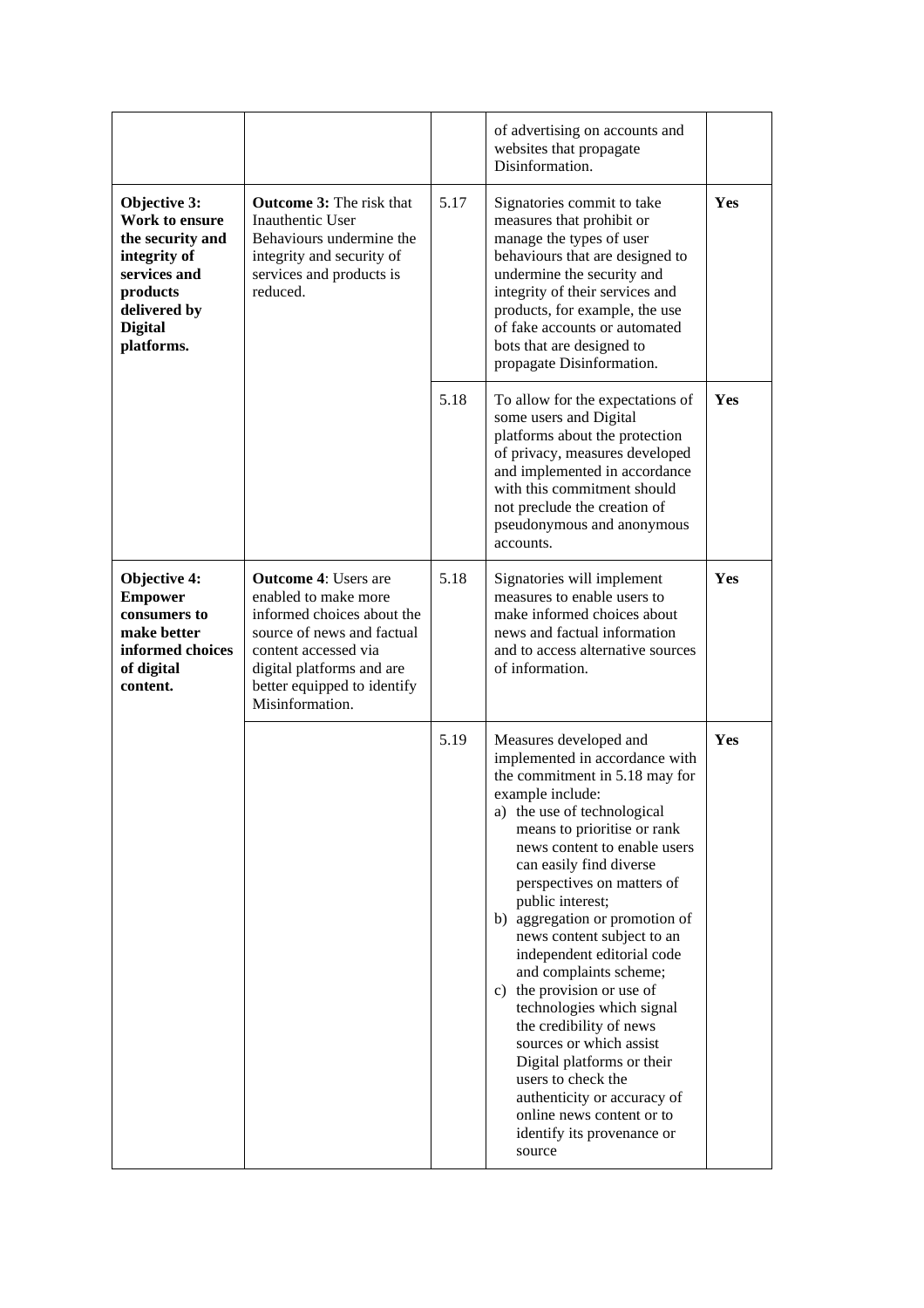|                                                                                                                                                                          |                                                                                                                                                                      |      | d) the promotion of digital<br>literacy; and or<br>the provision of<br>$e)$ E)<br>financial support for<br>sustainable partnerships with<br>fact-checking organisations.                                                                                                                                                                                                                                                                                                                                                                                                                                            |     |
|--------------------------------------------------------------------------------------------------------------------------------------------------------------------------|----------------------------------------------------------------------------------------------------------------------------------------------------------------------|------|---------------------------------------------------------------------------------------------------------------------------------------------------------------------------------------------------------------------------------------------------------------------------------------------------------------------------------------------------------------------------------------------------------------------------------------------------------------------------------------------------------------------------------------------------------------------------------------------------------------------|-----|
| Objective 5:<br><b>Improve public</b><br>awareness of the<br>source of<br><b>Political</b><br><b>Advertising</b><br>carried on digital<br>platforms.                     | <b>Outcome 5: Users are</b><br>better informed about the<br>source of Political<br>Advertising.                                                                      | 5.21 | Signatories will develop and<br>implement policies that provide<br>users with greater transparency<br>about the source of Political<br>Advertising carried on digital<br>platforms.                                                                                                                                                                                                                                                                                                                                                                                                                                 | Yes |
|                                                                                                                                                                          |                                                                                                                                                                      | 5.22 | Measures developed and<br>implemented in accordance with<br>the commitment in 5.21 may<br>include requirements that<br>advertisers to identify and/or<br>verify the source of Political<br>Advertising carried on digital<br>platforms; the provision of tools<br>which enable the public to<br>understand whether a political<br>ad has been targeted to them;<br>policies which require that<br>Political Advertisements which<br>appear in a medium containing<br>news or editorial content are<br>presented in such a way as to be<br>readily recognisable as a paid-<br>for communication.                     | Yes |
|                                                                                                                                                                          |                                                                                                                                                                      | 5.23 | Signatories may also, as a<br>matter of policy, choose not to<br>target advertisements based on<br>the inferred political affiliations<br>of a user.                                                                                                                                                                                                                                                                                                                                                                                                                                                                | Yes |
| Objective 6:<br><b>Strengthen</b><br>public<br>understanding of<br><b>Disinformation</b><br>and<br><b>Misinformation</b><br>through support<br>of strategic<br>research. | <b>Outcome 6: Signatories</b><br>support the efforts of<br>independent researchers to<br>improve public<br>understanding of<br>Disinformation and<br>Misinformation. | 5.24 | Signatories commit to support<br>and encourage good faith<br>independent efforts to research<br>Disinformation and<br>Misinformation both online and<br>offline. Good faith research<br>includes research that is<br>conducted in accordance with<br>the ethics policies of an<br>accredited Australian University<br>provided such policies require<br>that data collected by the<br>researcher is used solely for<br>research purposes and is stored<br>securely on a university IT<br>system or any research which is<br>conducted in accordance with<br>the prior written agreement of<br>the digital platform. | Yes |